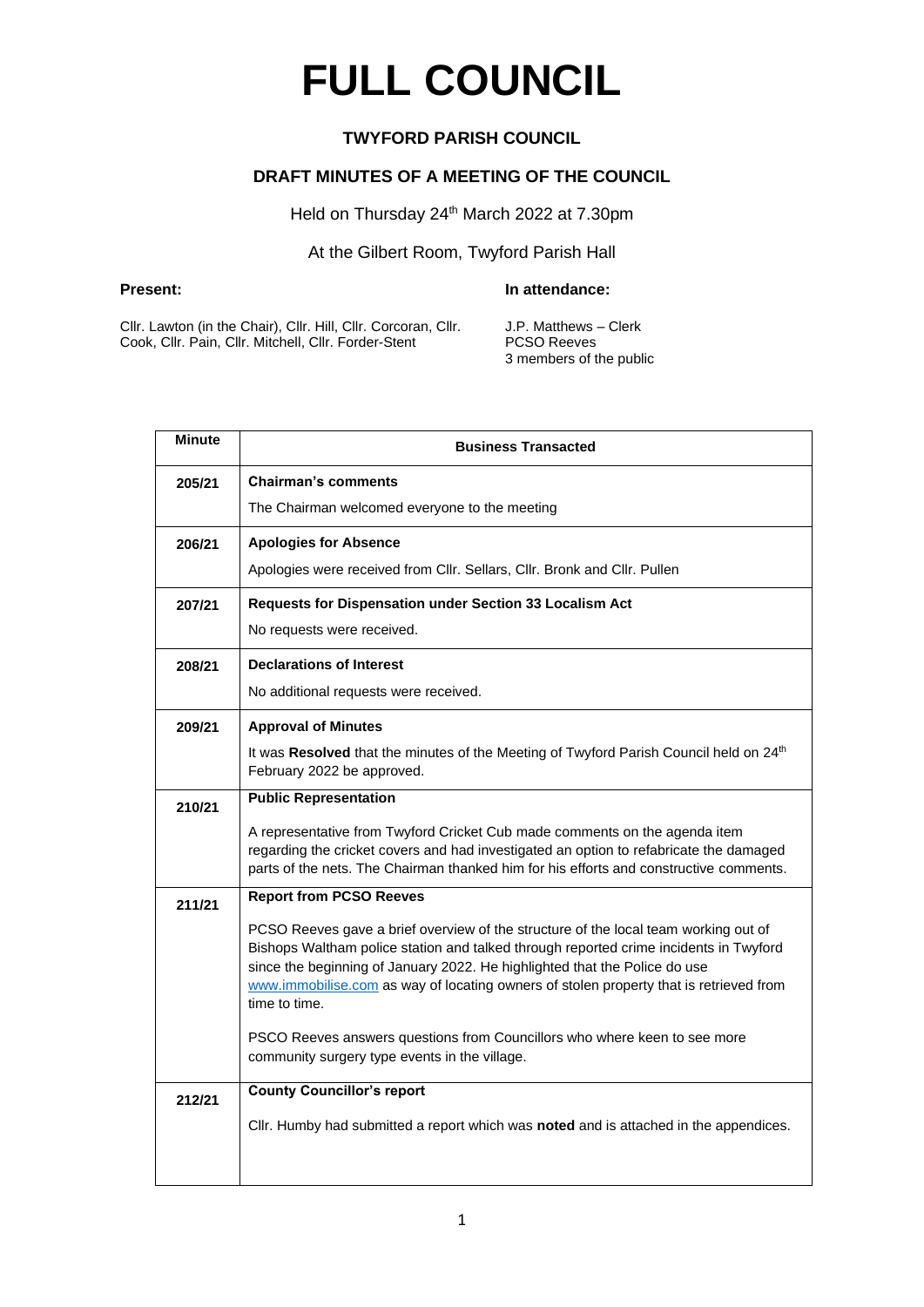| 213/21 | <b>District Councillors' report</b>                                                                                                                                      |  |                                                                                                                                                                                 |
|--------|--------------------------------------------------------------------------------------------------------------------------------------------------------------------------|--|---------------------------------------------------------------------------------------------------------------------------------------------------------------------------------|
|        | the local WCC elections.                                                                                                                                                 |  | The Chairman explained that report hadn't been submitted due to the purdah period for                                                                                           |
| 214/21 | Clerk's report                                                                                                                                                           |  |                                                                                                                                                                                 |
|        | The report was <b>noted</b> and is attached in the appendices.                                                                                                           |  |                                                                                                                                                                                 |
| 215/21 | <b>Recreation Committee</b>                                                                                                                                              |  |                                                                                                                                                                                 |
|        | were received and Cllr. Pain summarised the meeting.                                                                                                                     |  | The draft minutes of the meeting of the Recreation Committee held on 17th March 2022                                                                                            |
| 216/21 | <b>Parish Farm Advisory Committee</b>                                                                                                                                    |  |                                                                                                                                                                                 |
|        | February 2022 were received.                                                                                                                                             |  | The draft minutes of the meeting of the Parish Farm Advisory Committee held on 11 <sup>th</sup>                                                                                 |
| 217/21 | <b>Schedule of Payments</b>                                                                                                                                              |  |                                                                                                                                                                                 |
|        | It was Resolved to approve the Schedule of Payments for March 2022                                                                                                       |  |                                                                                                                                                                                 |
|        | The schedule is attached in the appendices.                                                                                                                              |  |                                                                                                                                                                                 |
| 218/21 | <b>Balance of the bank accounts</b>                                                                                                                                      |  |                                                                                                                                                                                 |
|        | The bank balances as of 28th February 2022 were noted.                                                                                                                   |  |                                                                                                                                                                                 |
|        | <b>Ordinary Accounts</b>                                                                                                                                                 |  | Interest rate                                                                                                                                                                   |
|        | <b>HSBC C/A</b><br>£8,609.52                                                                                                                                             |  | 0.0%                                                                                                                                                                            |
|        | Unity Trust C/A<br>£100.00<br><b>HSBC Savings</b><br>£0.00                                                                                                               |  | 0.0%<br>0.01%                                                                                                                                                                   |
|        | Nationwide<br>£34,059.79<br>Redwood (35 day notice) £80,149.26                                                                                                           |  | 0.05%<br>0.8%                                                                                                                                                                   |
|        | <b>Total</b><br>£122,918.57                                                                                                                                              |  |                                                                                                                                                                                 |
| 219/21 | <b>Insurance Claim</b>                                                                                                                                                   |  |                                                                                                                                                                                 |
|        | Club, for repairs to the damaged frames at an estimated cost of £1,700.                                                                                                  |  | Members received the report in respect of the insurance claim for the cricket covers.<br>Councillors earlier in the meeting received a representation from the Twyford Cricket  |
|        | It was Resolved to:                                                                                                                                                      |  |                                                                                                                                                                                 |
|        | Repair the cover frames using the monies provided by the insurance company<br>٠<br>The Clerk will liaise with the Cricket Club chairman to receive the invoices and<br>٠ |  |                                                                                                                                                                                 |
|        | arrange payment for the repairs, transport, and installation.                                                                                                            |  |                                                                                                                                                                                 |
|        |                                                                                                                                                                          |  |                                                                                                                                                                                 |
| 220/21 | <b>NJC Pay Award</b>                                                                                                                                                     |  |                                                                                                                                                                                 |
|        | 2021/22 pay award was received.                                                                                                                                          |  | The note from the National Association of Local Councils (NALC) regarding the delayed                                                                                           |
|        | It was Resolved to:                                                                                                                                                      |  |                                                                                                                                                                                 |
|        | ٠<br>possible.                                                                                                                                                           |  | Implement the pay award including backdating to 1 <sup>st</sup> April 2021 as swiftly as                                                                                        |
|        | ٠<br>Assistant Clerk from 1 <sup>st</sup> April 2022.                                                                                                                    |  | That spinal column points be set at SCP 15 for the Clerk and SCP 11 for the                                                                                                     |
| 221/21 | <b>Highway Matters</b>                                                                                                                                                   |  |                                                                                                                                                                                 |
|        | three main areas:                                                                                                                                                        |  | The Chairman read out a report which had been provided by CIIr. Bronk and covered                                                                                               |
|        |                                                                                                                                                                          |  | HCC Road Safety Review. Proposals for various changes of road signs and to refresh<br>or slightly widen some existing white lines have been received this week, with the caveat |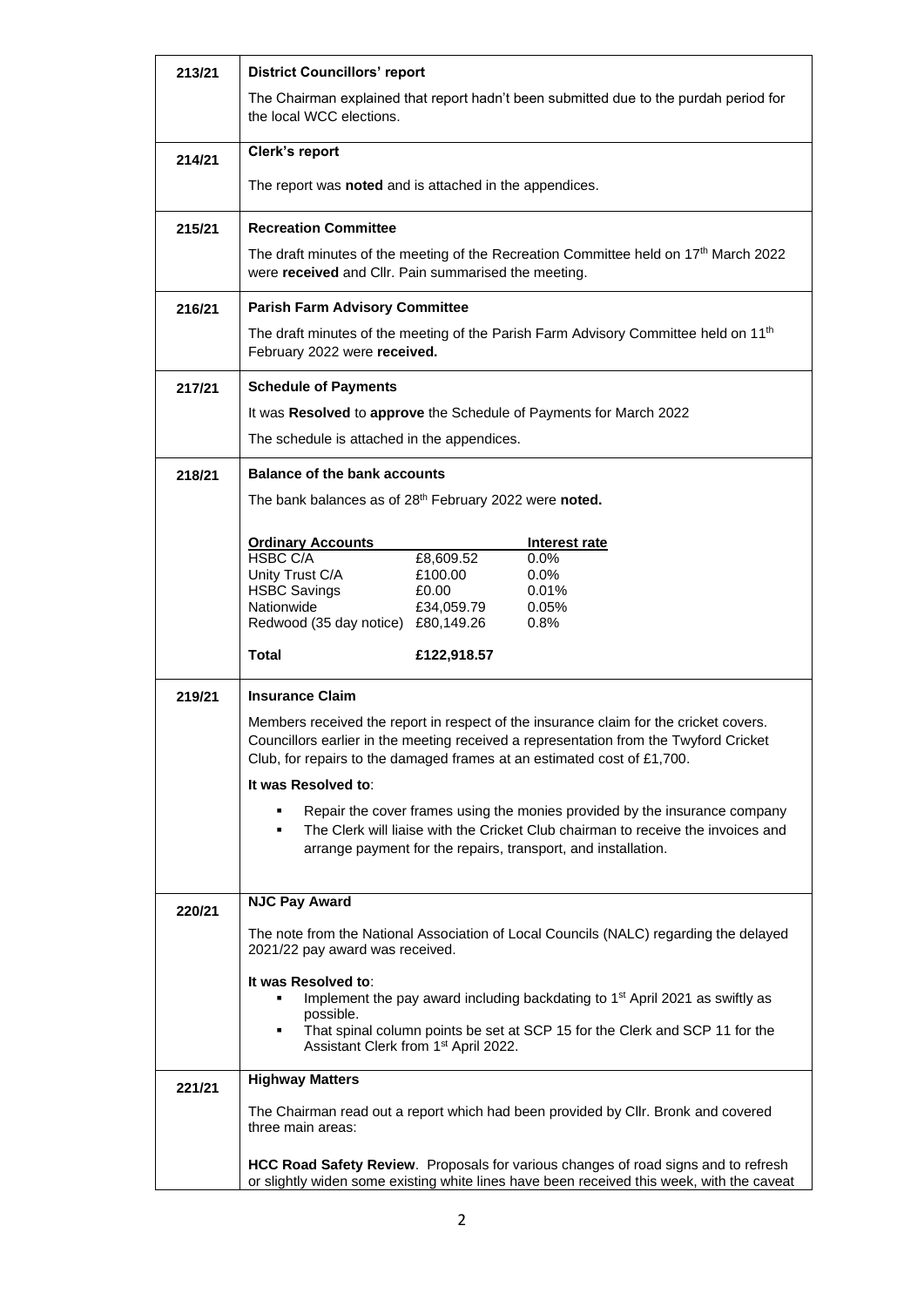|        | that the drawings have still to be signed off and cannot therefore be circulated more<br>widely just yet. They should be finalised imminently and will then be distributed to the<br>Focus Group for discussion and other Parish Councillors for information. The best news<br>has already been shared, which is that as an interim solution to the Finches Lane school<br>crossing sight line problem, the existing kerbside white line will be extended 6m from<br>Churchfields corner to the first dropped kerb. HCC have advised that they "anticipate the<br>works that don't need further discussion being progressed through early-mid summer, if<br>we can agree details and then raise the works orders in April." |
|--------|-----------------------------------------------------------------------------------------------------------------------------------------------------------------------------------------------------------------------------------------------------------------------------------------------------------------------------------------------------------------------------------------------------------------------------------------------------------------------------------------------------------------------------------------------------------------------------------------------------------------------------------------------------------------------------------------------------------------------------|
|        | Cycle Path Cllr Cook was able to attend a meeting called at short notice last week, to<br>discuss the proposed shared cycle path. So far it is understood the possibility of reducing<br>the B3335 speed limit from 60 to 40 remains open. Drafting of the long awaited Local<br>Cycling and Walking Infrastructure Plan for Winchester District has now begun. Cllr Cook,<br>Cllr. Bronk and the Parish Council for inclusion of the route to Twyford, Colden Common<br>and beyond.                                                                                                                                                                                                                                        |
|        | Definitive Map Cllr. Bronk had made a request for an update on the inclusion of the track<br>from opposite Hockley Cottages to White Lane in the definitive statement of rights of way.<br>Cllr Cook gave an oral update on the matter. The Clerk advised on two possible courses<br>of action.                                                                                                                                                                                                                                                                                                                                                                                                                             |
|        | It was Resolved that the Parish Council will make representations, under Schedule 14 of<br>the Wildlife and Countryside Act 1981, to the relevant Secretary of State requesting them<br>to direct HCC to determine the definitive map application reference DMMO1179.                                                                                                                                                                                                                                                                                                                                                                                                                                                       |
| 222/21 | <b>Street Lighting</b>                                                                                                                                                                                                                                                                                                                                                                                                                                                                                                                                                                                                                                                                                                      |
|        | Members considered a report, attached in the appendices, on street lighting, the<br>increased costs of energy provision and ongoing management of the street light system.                                                                                                                                                                                                                                                                                                                                                                                                                                                                                                                                                  |
|        | HCC has suggested the Parish Council may like to consider participating in the part night<br>lighting initiative between 1am and 4am as extensively used across Hampshire. This<br>would only apply to U class residential roads and not any A, B or C class roads.                                                                                                                                                                                                                                                                                                                                                                                                                                                         |
|        | After a lengthy debate it was:                                                                                                                                                                                                                                                                                                                                                                                                                                                                                                                                                                                                                                                                                              |
|        | Resolved that Twyford will participate in the part night lighting programme as managed<br>by Hampshire County Council as a trial until the 30 <sup>th</sup> September 2022 when the matter<br>will be reviewed.<br>Proposed by Cllr. Corcoran, seconded by Cllr. Mitchell                                                                                                                                                                                                                                                                                                                                                                                                                                                   |
|        | 3 members voted for the motion and 3 members voted against. Therefore, the Chairman<br>used his casting vote.                                                                                                                                                                                                                                                                                                                                                                                                                                                                                                                                                                                                               |
| 223/21 | <b>Request for Fun Run at Hunter Park</b>                                                                                                                                                                                                                                                                                                                                                                                                                                                                                                                                                                                                                                                                                   |
|        | A request had been made to hold a fun run event at Hunter Park as a fund-raising event<br>for the Cricket Club.                                                                                                                                                                                                                                                                                                                                                                                                                                                                                                                                                                                                             |
|        | CIIr. Pain confirmed that Recreation Committee had heard a representation on the details<br>of the event and were content with the request.                                                                                                                                                                                                                                                                                                                                                                                                                                                                                                                                                                                 |
|        | It was Resolved to approve the request by the Twyford Cricket Club to hold a Fun Run<br>event at Hunter Park, subject to necessary booking form and risk assessment forms<br>being received by the Parish Council.                                                                                                                                                                                                                                                                                                                                                                                                                                                                                                          |
| 224/21 | <b>Cricket training nets at Hunter Park</b>                                                                                                                                                                                                                                                                                                                                                                                                                                                                                                                                                                                                                                                                                 |
|        | Members received the report on this matter, attached in the appendices, and recognised<br>that clarity on the matter was required.                                                                                                                                                                                                                                                                                                                                                                                                                                                                                                                                                                                          |
|        | It was Resolved that, in the absence of any evidence to the contrary, Twyford Parish<br>Council is the owner of the cricket training nets facility at Hunter Park.                                                                                                                                                                                                                                                                                                                                                                                                                                                                                                                                                          |
|        |                                                                                                                                                                                                                                                                                                                                                                                                                                                                                                                                                                                                                                                                                                                             |